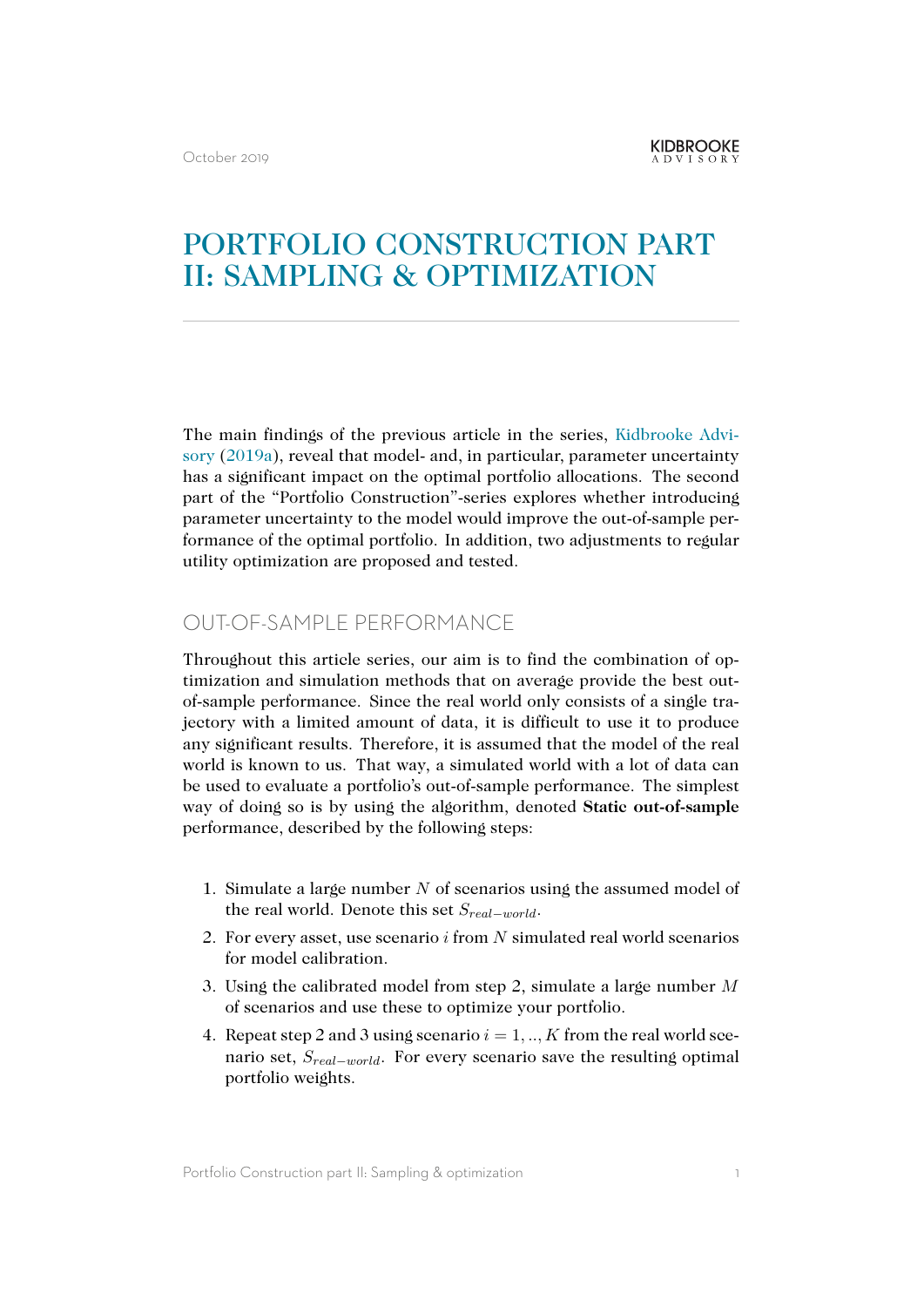5. Calculate the performance for each and one of the *K* optimal portfolios on the original data set, *Sreal−world*. The average out of sample performance is calculated as the average of the *K* out of sample performances.

The portfolio performance is measured by its expected utility, represented by a constant relative risk aversion utility function. There are many advantages of using utility-based optimization instead of e.g. Markovitz's meanvariance optimization; for a brief review of the utility theory and a full motivation of our choice of performance measures, see Kidbrooke Advisory (2019b).

Our previous article shows that the historical model behaviour does not necessarily represent the future. An additional evalu[ation, where calibra](#page-6-1)t[ion an](#page-6-1)d evaluation are performed on separate time periods, will therefore be included in the analysis. This measure, which is denoted **Predictive out-of-sample** performance, would with a few modifications work in the same way as the **Static out-of-sample**. Firstly, the real world model used to simulate *Sreal−world* will only be calibrated to the first half of the historical observations. The second half of the observations will be used to calibrate and simulate a new set of scenarios, *Sfuture−world*. To measure **Predictive out-of-sample** performance, simply replace *Sreal−world* by *Sfuture−world* in step 5 of the algorithm described above.

Once again, our asset universe contains an AAA Swedish corporate bond and an Emerging Market equity index. However, for this evaluation, the Global equity index has been replaced by a Canadian equity index, since the former dominated the Emerging Market equity index in the optimal portfolios.

### BAYESIAN SAMPLING

The previous article in the series suggest that a basic multivariate normal distribution is a sufficient simulation model. This is based on the significant parameter uncertainty, which overshadows the model sensitivity. Using a Bayesian sampling method is one way to introduce parameter uncertainty to our model. By changing the prior, the Bayesian approach could also be used to capture the uncertainty in future model behaviour. However, to limit the scope of this article, our prior is chosen to capture only the calibration uncertainty of the parameters.

Assume that there is a real world model that new scenarios are simulated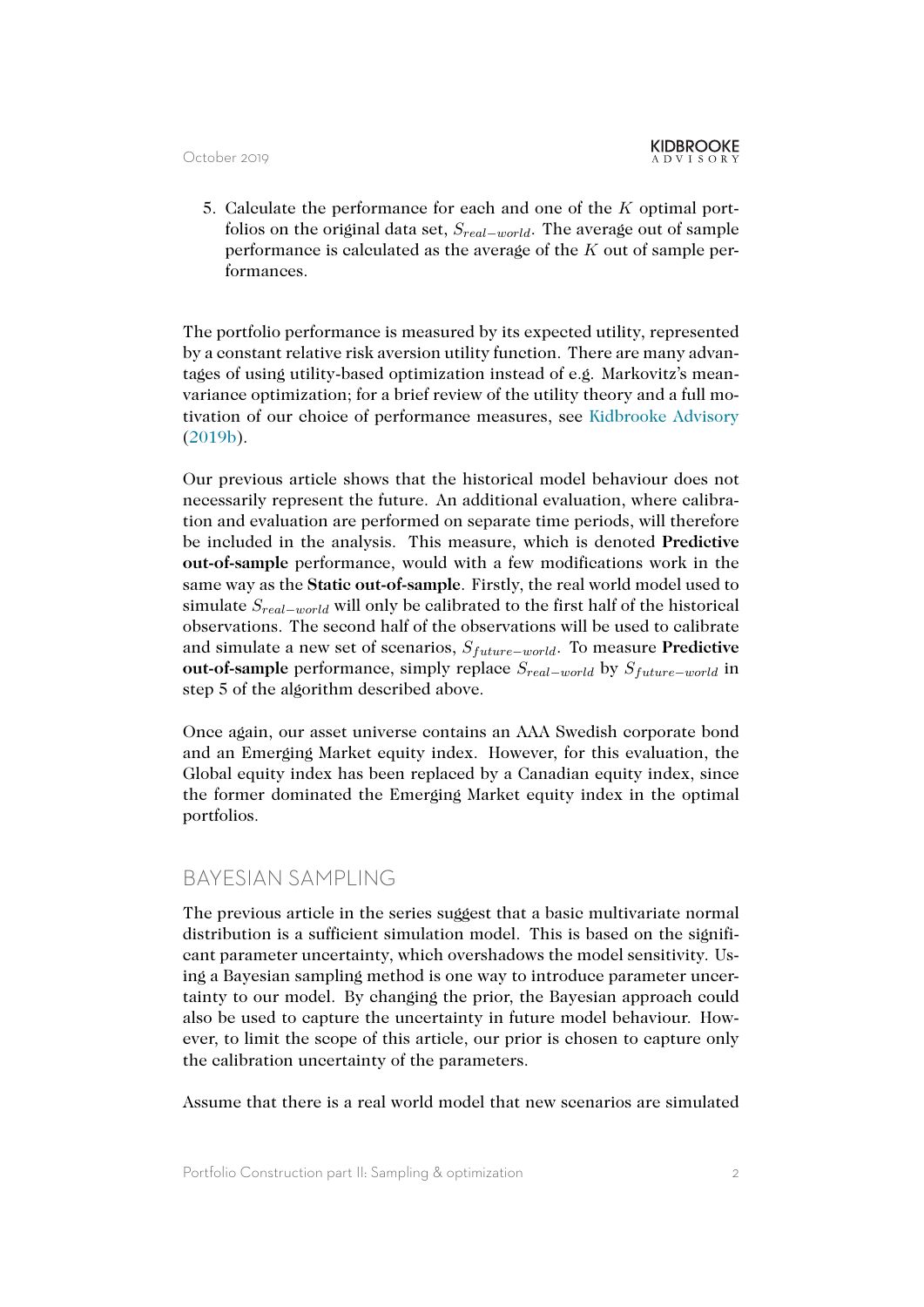from. If a standard frequentistic approach is used, the model parameters would be set to the parameters that would have generated the historical observation with the highest probability. However, this ignores any uncertainty of the model parameters. When using Bayesian sampling, the parameters of the model are assumed to be stochastic rather than fixed. Using a multivariate normal model, this implies that the drift  $\mu$  and covariance  $\Sigma$  are drawn from appropriate distributions before every set of multivariate normal variables is simulated. For a more extensive account on the Bayesian sampling method in the multivariate normal case, see e.g. Bernardo & A.F.M. (2000).

### [OPTIMIZATION MET](#page-6-2)HODS

When the proposed Bayesian sampling method is used, the simulated scenarios display a more diverse distributional behaviour in comparison to basic multivariate normal model. Since all parameters are still centred around the same points, however, it is reasonable to believe that an average behaviour of the model would not be affected in a significant way. The utilization of the diverse model behaviour is achieved by introducing two adjustments to the regular utility optimization.

The optimization procedures proposed below are created to solve some of the known problems of model based portfolio optimization. The fact that the resulting optimal portfolios perform well on average lacks theoretical underpinning, and therefore they will be assessed solely based on their out-of-sample performance.

#### AVERAGE BAYESIAN OPTIMIZATION

The idea behind the **Average Bayesian optimization** approach is to reduce the probability of extreme weights. This is achieved by calculating a number of optimal portfolios for different sets of model parameters, and setting the optimal portfolio as the average of all these optimal portfolios.

- 1. Sample *m* sets of multivariate normal model parameters.
- 2. For every set of parameters, simulate *n* trajectories.
- 3. For every simulation set, find the initial optimal portfolio weights by maximizing the utility.
- 4. Set the optimal portfolio to the average of all *m* optimal portfolio weights.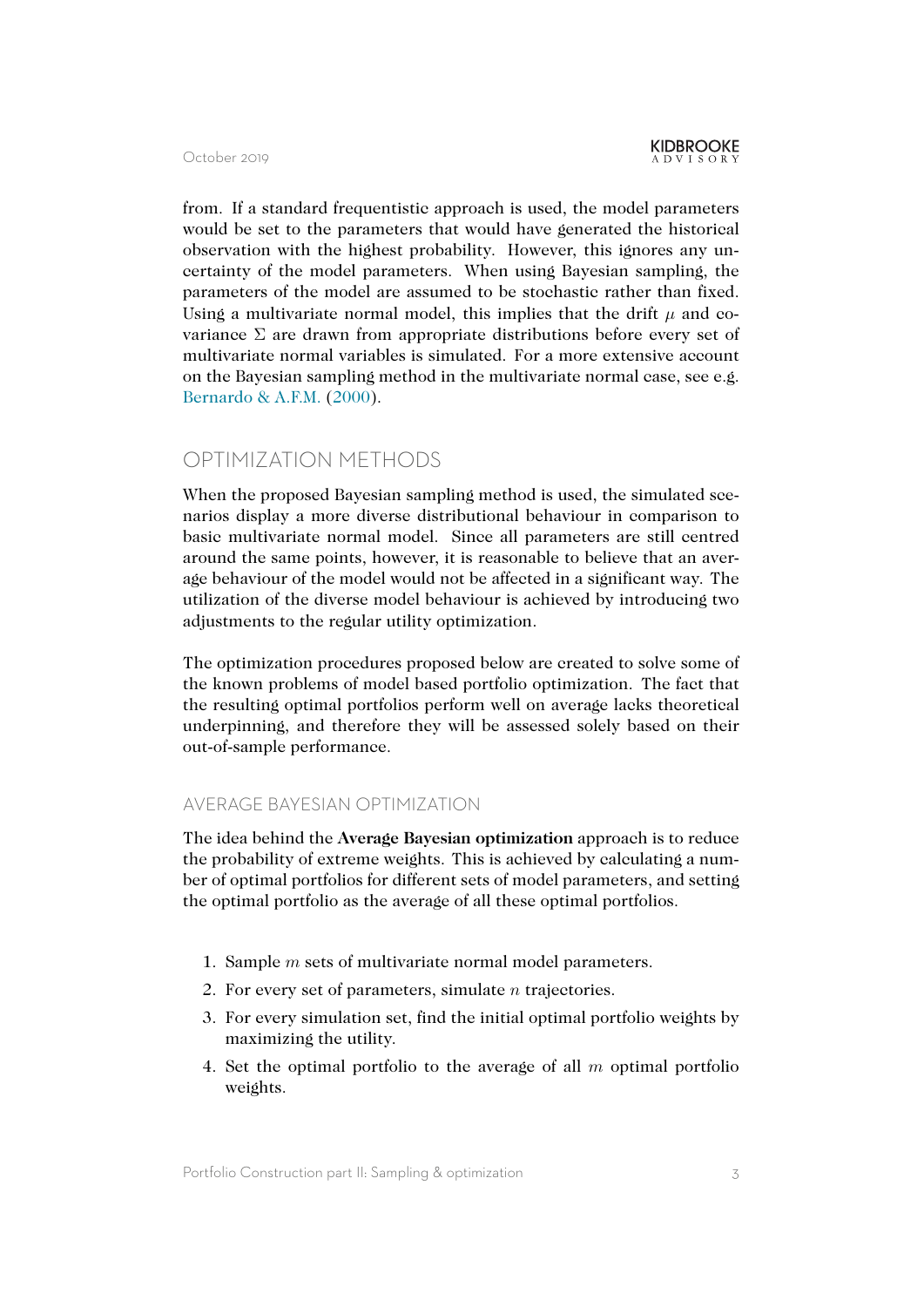#### MAX-MIN BAYESIAN OPTIMIZATION

Instead of finding a portfolio that performs as well as possible on average, the **Max-Min Bayesian optimization** approach finds the portfolio that performs as well as possible in the worst case given a lot of different model parameter sets. This would create a portfolio that is robust to a changed model behaviour.

- 1. Sample *m* sets of multivariate normal model parameters.
- 2. For every set of parameters simulate *n* trajectories.
- 3. Find the portfolio that has the highest expected utility over the simulation set *i* with the lowest expected utility.

The observant reader will notice that as *m* grows, the risk of the worst simulation set will increase, resulting in an optimal portfolio that converges to investing everything in the asset with the lowest risk. To make the results robust to an increasing number of simulation sets, one could maximize the utility for a specific percentile of expected utilities, rather the worst expected utility. This also makes it possible to adjust the level of risk considered for the method, to further suit risk preferences.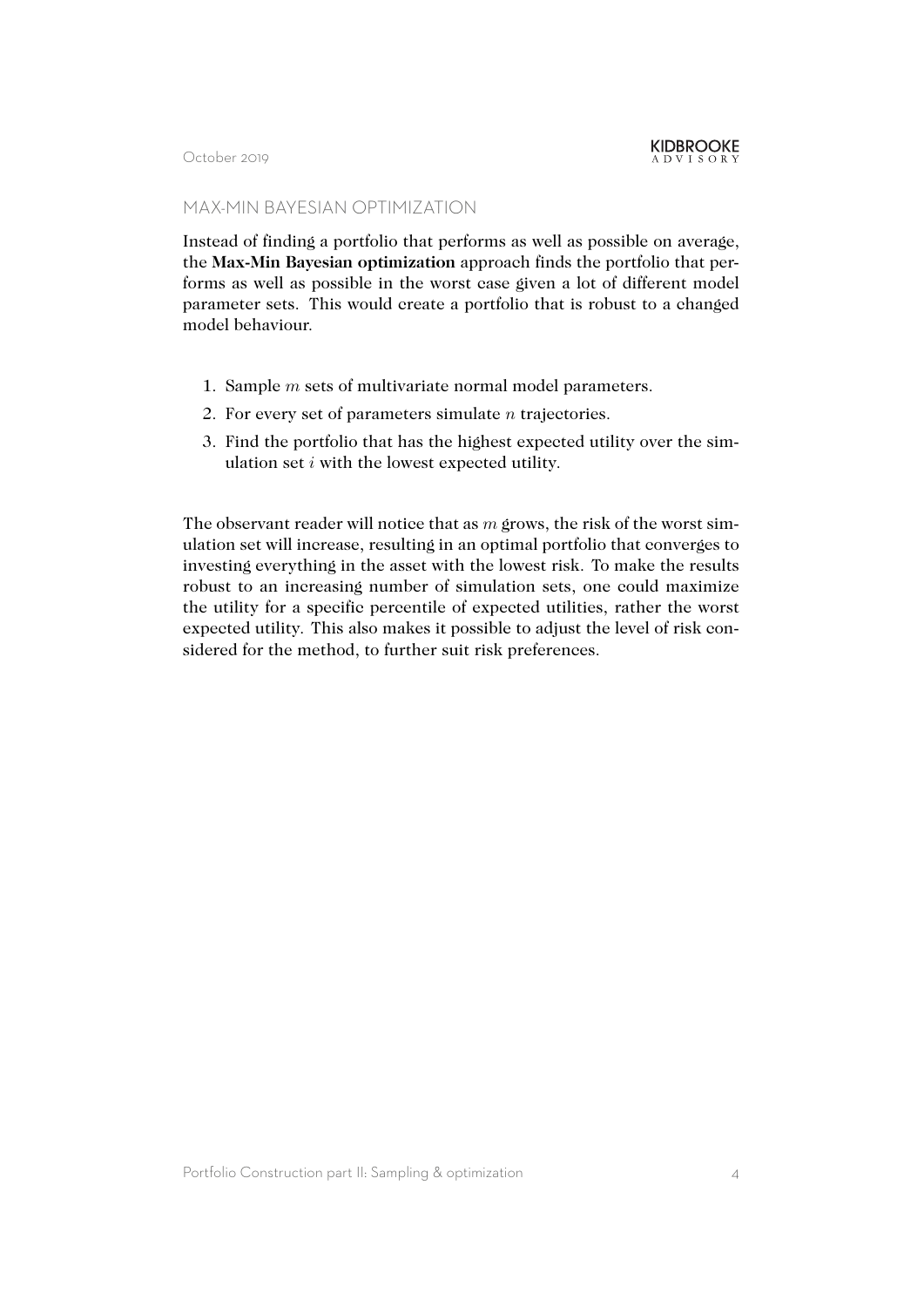## RESULTS & CONCLUSION

Recalling the main findings of the first part of the "Portfolio Construction" series, model- and, in particular, parameter uncertainty has a significant impact on the optimal portfolio. Therefore, the Bayesian sampling method was proposed to introduce some parameter uncertainty to the model. In this section, the results from the Bayesian simulation model are presented and compared to those obtained through using a regular multivariate normal model. Optimal portfolios are created using the **Average Bayesian-** and the **Max-Min Bayesian** optimization frameworks, along with a regular utility optimization approach. The out of sample performance is evaluated using both the **Predictive out-of-sample**- and the **Static out-of-sample**measures. Since the results using both out-of-sample performance measures pointed towards very similar results only the **Predictive out-of-sample** results will be displayed.

<span id="page-4-0"></span>

Figure 1: *Predictive out-of-sample utility for regular utility optimization using a multivariate normal distribution (MVN Utility) with Bayesian sampling (Bayesian utility), the Average Bayesian- and Max-Min Bayesian optimization method. For comparison the utility of an equal weight portfolio is included.*

Figure 1 shows the distribution of **Predictive out-of-sample** utilities for the considered optimization methods. As implied by the plot, Bayesian sampling alone did not improve the optimal portfolio utility. When using Bayesian sampling along with an Average utility optimizer, however, [a consid](#page-4-0)erable improvement was distinguishable; the **Average Bayesian** optimization method on average provided the highest out-of-sample utility. The **Max-Min Bayesian** optimization method, on the other hand, performed rather poorly in comparison. What is even more surprising is that the worst out-of-sample performance of the **Max-Min Bayesian** is so bad, given that this was the statistic of interest when performing the optimization.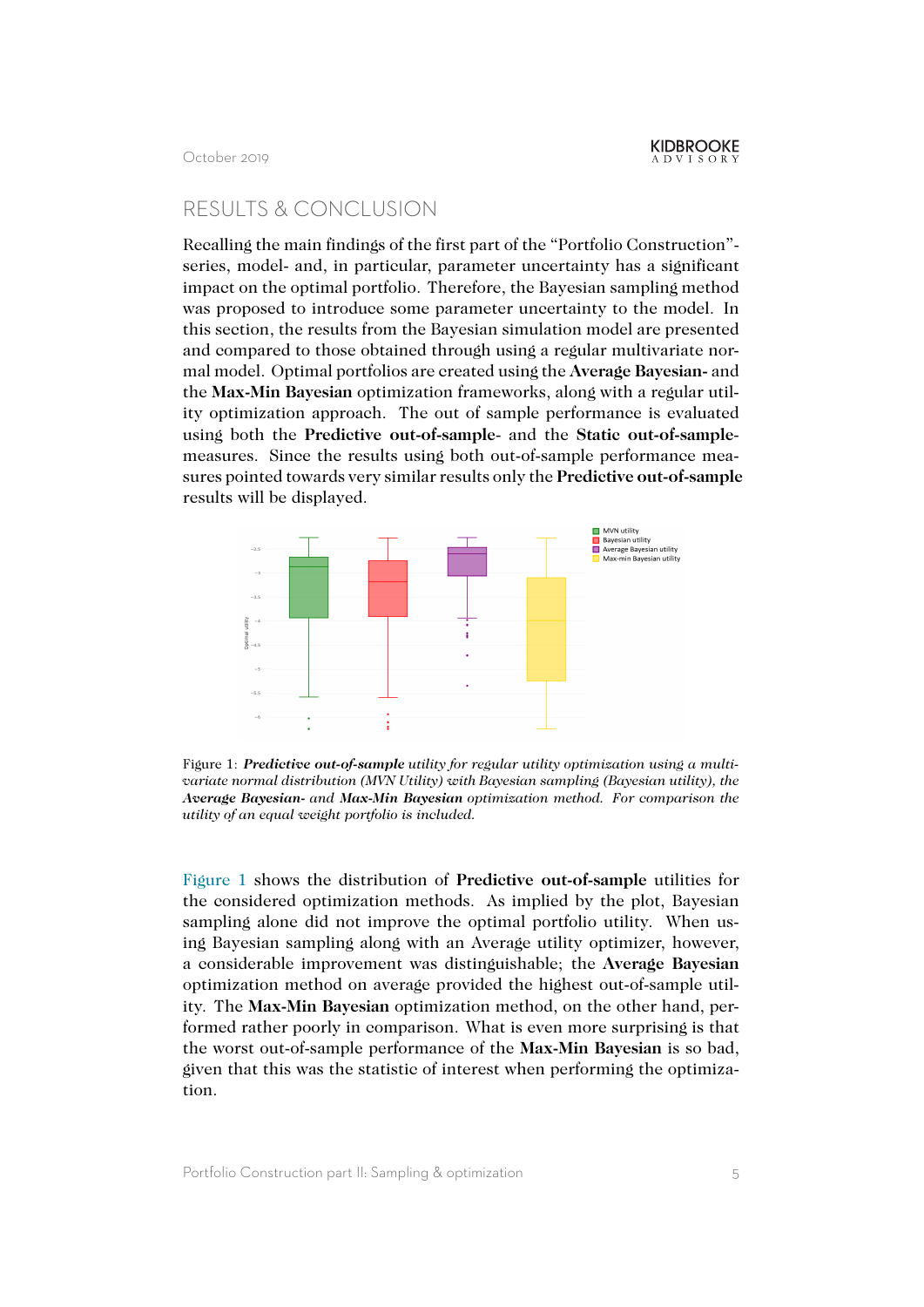Remember that the considered set of assets consisted of merely three assets. It should also be noted that the actual optimal portfolio over the evaluation set was close to being equally weighted. This would of course favour a strategy like the **Average Bayesian** method which by construction creates balanced weights. Since the **Max-Min Bayesian** method optimizes with respect to the worst case, the asset with the lowest risk is bound to get a larger portfolio weight, leading to a less balanced portfolio and bad out-of-sample performance.

If a larger and more realistic set of assets would have been considered, it is plausible that the outcome would have been different. In the third and concluding part of the "Portfolio Construction"-series the focus will be on constructing optimal portfolios using real data from 170 funds. Two new optimization methods will be introduced, and a solution to the problem of optimizing weights for a large number of assets will be proposed.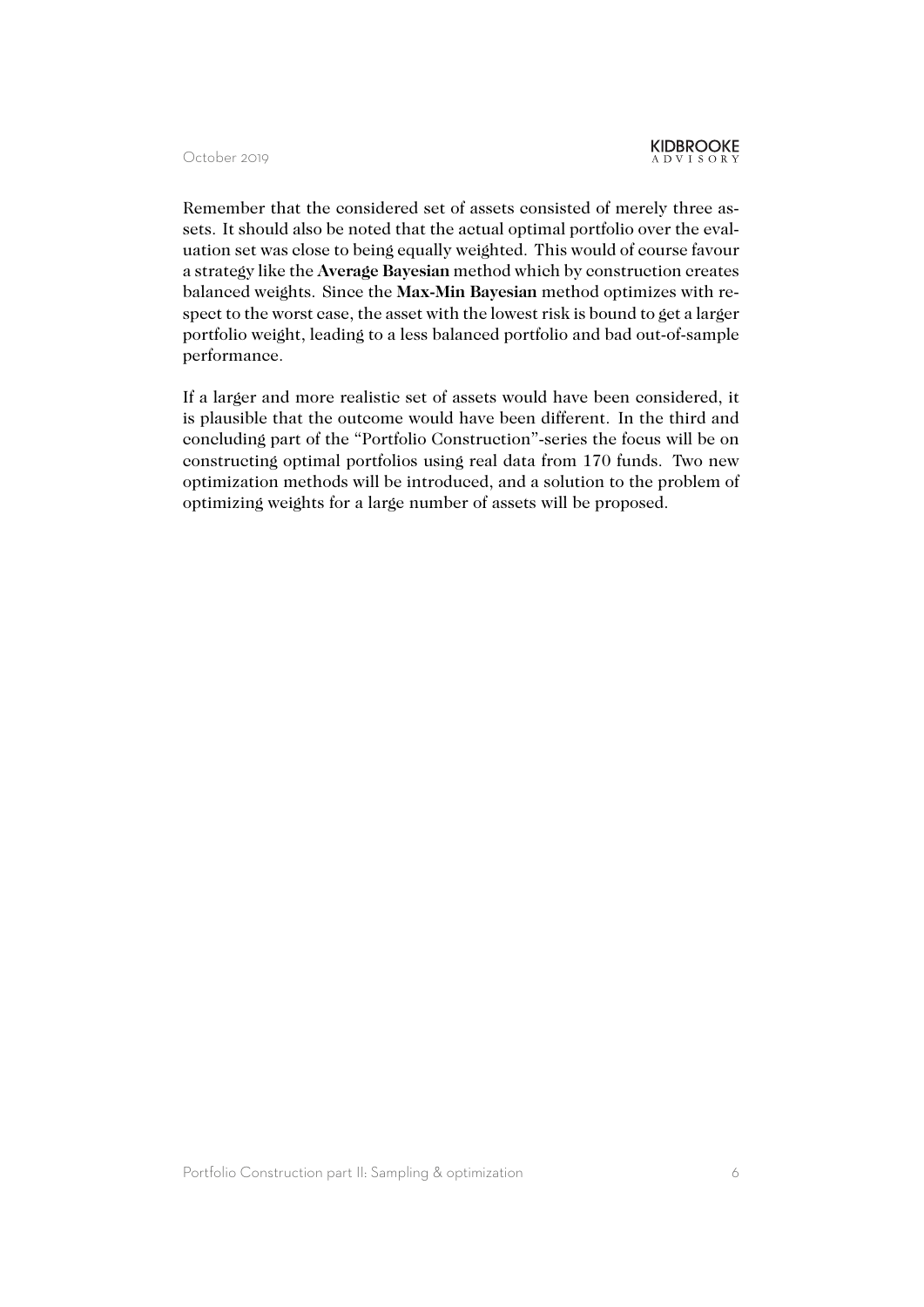Bibliography

- <span id="page-6-2"></span>Bernardo, J.M., & A.F.M., Smith. 2000. *Bayesian Theory*. Wiley, Chichester.
- <span id="page-6-0"></span>Kidbrooke Advisory. 2019a. *Portfolio Construction Part I: Parameter & Model Uncertainty*.

<span id="page-6-1"></span>Kidbrooke Advisory. 2019b. *Utility vs Mean Variance Optimization*.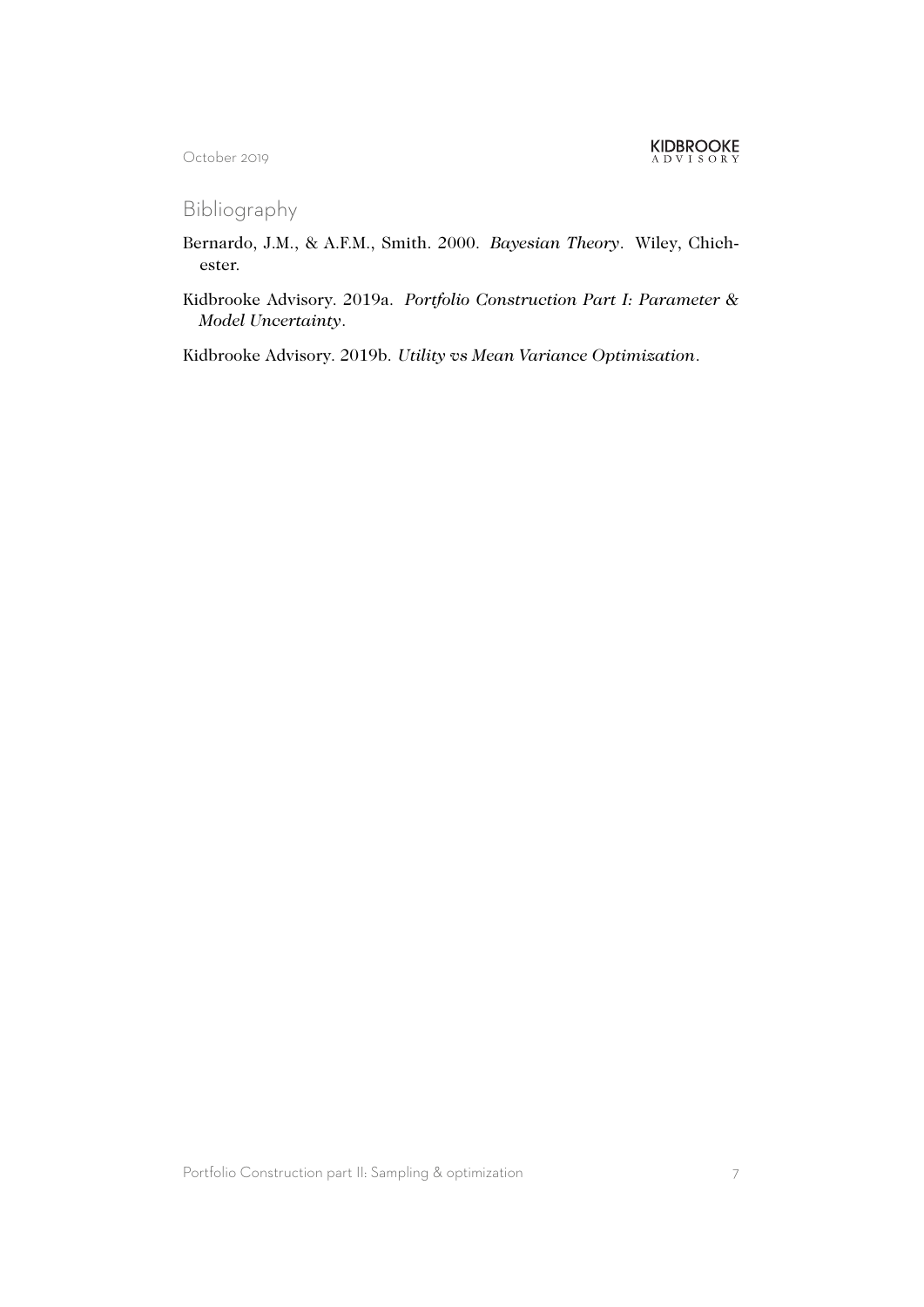

# CONTACT US

Do you want to know more about Kidbrooke Advisory? Please contact us for more information.

- e. info@kidbrooke-advisory.com
- a. Kidbrooke Advisory AB Engelbrektsgatan 7 [SE-114 32 Stockholm](mailto:info@kidbrooke-advisory.com) Sweden



SANNA BRANDEL Analyst +46(0)732 626 675 sanna.brandel@kidbrooke.com



FILIP PERSSON MÖRK Associate +46(0)709 393 086 filip.mork@kidbrooke.com